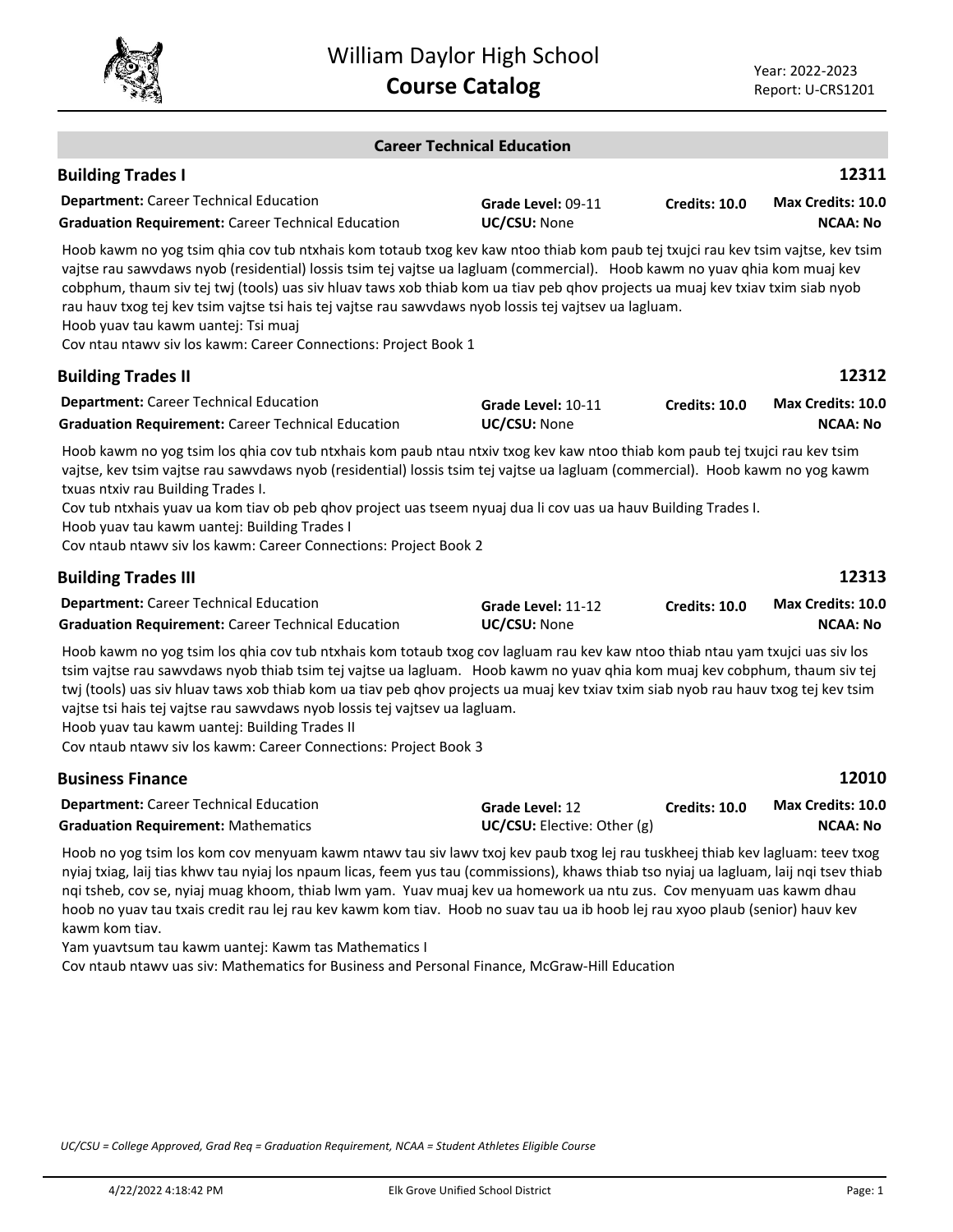# **Careers with Children**

**Department:** Career Technical Education **Graduation Requirement:** Career Technical Education **UC/CSU:** None

**Grade Level:** 11-12

**Credits: 20.0 NCAA: No Max Credits: 20.0**

Hoob no cob cov preschool teachers thiab elementary instructional aides. Cov menyuam kawm ntawv yuav xyaum zaj qhia thiab kev npaj los qhia, cov kev uasi raws lub hnub nyoog thiab kev tswj cov menyuam hauv lub hoob. Untej qhia mentsis tas, cov menyuam kawm ntawv yuav mus ua haujlwm nrog tus training site teacher thiab cov menyuam yaus mus xyaum tej uas lawv kawm tas lawm thiab mus xyaum kev yuav ua ib tus xibfwb qhia ntawv. Hoob no siv tau mus ua ib hoob Early Childhood Education units hauv community college thiab mus rau txoj kev kawm ua xibfwb qhia preschool programs. Kev mus xyaum ua haujlwm hauv tej zejzos yuav suav kev mus qhia preschools, cov chaw zov menyuam, cov cahw zov menyuam mos, elementary schools, cov chaw tu tibneeg, thiab chaw tibneeg tuaj uasi. Qhib rau txhua tus menyuam hauv EGUSD. Cov ntaub ntawv uas siv: Tsis siv phau ntawv

| <b>Computer Technology</b>                            |                                 |              | 12111                   |
|-------------------------------------------------------|---------------------------------|--------------|-------------------------|
| <b>Department:</b> Career Technical Education         | Grade Level: 09-12              | Credits: 5.0 | <b>Max Credits: 5.0</b> |
| <b>Graduation Requirement:</b> Computer Technology    | $UC/CSU:$ Elective: Other $(g)$ |              | NCAA: No                |
| <b>Graduation Requirement: Technology Proficiency</b> |                                 |              |                         |

Hoob no yog kawm txog computer technologies thiab siv los pab kom muaj kev kawm nceqib. Cov menyuam kawm ntawv yuav los kawm txog kev siv daim keyboard, kev sau ntawv, cov kev siv computer, spreadsheets, database, kev siv technologies los nrhiav ntaub ntawv hauv library, thiab kev tuaj deb nrog lwm tus sib txuas lus. Cov menyuam kawm ntawv yuav siv tej uas lawv kawm tau hauv hoob no los ua lawv cov ntawv (assignments) hauv lwm hoob uas kawv kawm rau xyoo ntawd, uas siv computer mus nrhiav kev qhia, npaj lawv cov ntawv, daws teebmeem, thiab ceev kev qhia.

Cov ntaub ntawv uas siv: Century 21 Computer Applications & Keyboarding, South Western

| <b>Digital Art/Graphic Design Production</b>          |                                           |                      | 12143             |
|-------------------------------------------------------|-------------------------------------------|----------------------|-------------------|
| <b>Department:</b> Career Technical Education         | Grade Level: 09-10                        | <b>Credits: 10.0</b> | Max Credits: 10.0 |
| <b>Graduation Requirement:</b> Visual/Performing Arts | <b>UC/CSU:</b> Visual/Performing Arts (f) |                      | <b>NCAA: No</b>   |

Hoob no pub cov tub ntxhais hluas kawm thiab xyaum txog ob peb yam haujlwm txuas nrog kev tsim duab hauv computer (contemporary graphic production) thiab kev kos duab (illustration), yam tseem ceeb yog siv lub computer los tsim tej duab thiab graphics. Hoob no npaj rau cov tub ntxhais uas paub ua nws li num thiab ua kom tiav. Lawv yuav kawm txog cov software, hardware, thiab graphic technologies siv niaj hnub no, tsis tas li ntawd, kawm txog cov haujlwm muaj nyob rau graphic arts. Yuav muaj qhia txog kev siv thiab taws lub computer nrog rau kev cai tswj thiab tsim art. Txuas ntxiv, yuav tau kawm tej keeb kwm ntawm art, kev pom zoo txhawb nqa art, kev tawm tsam art, thiab kev txiav txim rau art tib sis. Muaj kev pom zoo loj heev rau cov tub ntxhais hluas kawm kom tiav hoob Art I thiab Computer Technology ua ntej. Hoob no ua tau raws li kev cai pom zoo lav ntawv, kev cai technology requirement, thiab rau UC/CSU Visual thiab Performing Arts requirements. Cov ntaub ntawv uas siv: Communication through Graphic Design, Davis Publications

### **Parenting and Child Development**

| <b>Department:</b> Career Technical Education             | Grade Level: 09-12 | <b>Credits: 10.0</b> | <b>Max Credits: 10.0</b> |
|-----------------------------------------------------------|--------------------|----------------------|--------------------------|
| <b>Graduation Requirement:</b> Career Technical Education | UC/CSU: None       |                      | NCAA: No                 |

Hoob kawm no qhia txog kev loj hlob ntawm tus menyuam txij thaum muaj hauv plab mus txog rau thaum tiav hluas. Yuav kawm txog kev loj hlob ntawm menyuam lub cev, kev cog phoojywg nrog lwm tus, nws txojkev xav, thiab kev txawj ntse, tsi hais kev yuav kawm tej units tshwjxeeb txog kev ntau menyuam, kev tsi tu menyuam zoo, kev qhuab qhia, kev saib xyuas kom zoo, thiab kawm txog cov menyuam uas xiam oob qhab. Los ntawm kev saib, kev kawm, thiab tej activities ua cov tub ntxhais yuav kawm kom paub zoo txog tej uas qhia rau lawv. Cov tub ntxhais yuav tsum tuaj kawm ntawv txhua hnub hauv hoob thiab yuav tsum tau mus koom ib lossis ob qhov kev uas saib txog menyuam thiab/ mus field trips sab nraud dua li nyob hauv lub tsev kawm ntawv. Adopted curricular materials: The Developing Child, Goodhard-Wilcock

*UC/CSU = College Approved, Grad Req = Graduation Requirement, NCAA = Student Athletes Eligible Course*



| kev coj, npaj                      |  |
|------------------------------------|--|
| المقام والمتحدث والمرابط والمتارين |  |

**12606**

**12410**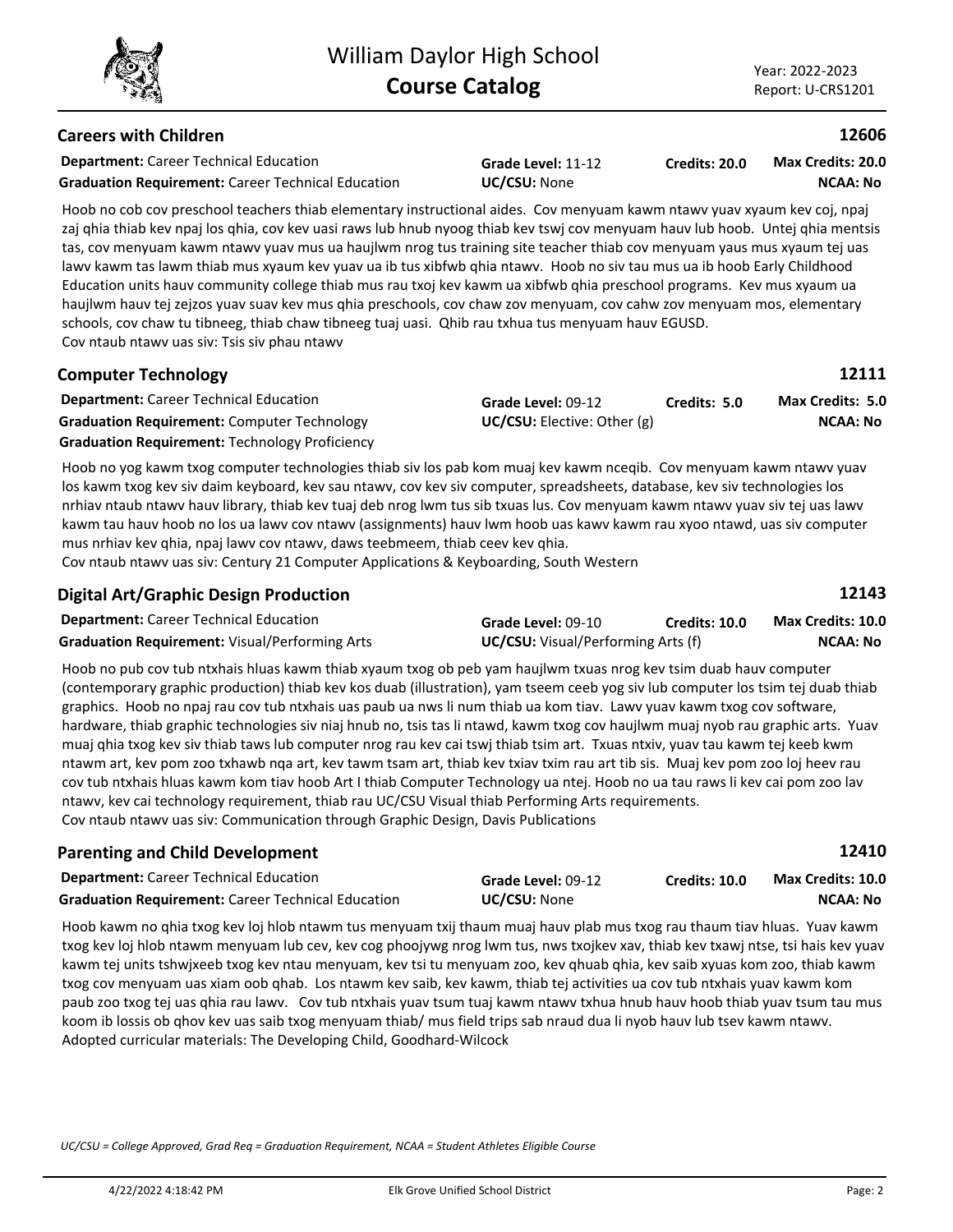

#### **Electives Department:** Electives **14013** Qhov kev qha kawm nuav yog tsim sim lug muab rua cov tub kawm ntawv nrug rua cov kev muab lug cob qha kawm rua tug kheej nrug rua cov kev sib koom teg ua lug ntawm cov tub kawm ntawv, cov xib fwb, cov counselor, hab lub tsev kawm ntawv. Cov tub kawm ntawv yuav lug kawm txug cov kev saib ntawv kws yuav siv tau rua taag nrho cov cwj pwm coj hab yuav tau txais kev cob qha txug txuj kev kawm rua txhua lub xyoo lug ntawm cov xib fwb kws tau muaj muab rua puab. Qhov kev qha kawm nuav rua yog txais tau Pass/No Pass xwb. **Advocacy Multiple Grade Levels Grade Level:** 09-12 **Graduation Requirement:** Electives **UC/CSU:** None **Credits: 0.0 NCAA: No Max Credits: 0.0**

Cov ntaub ntawv uas siv: Tsis siv phau ntawv

| <b>College and Career Seminar</b>        |                     |              | 07535            |
|------------------------------------------|---------------------|--------------|------------------|
| <b>Department: Electives</b>             | Grade Level: 10-12  | Credits: 5.0 | Max Credits: 5.0 |
| <b>Graduation Requirement: Electives</b> | <b>UC/CSU:</b> None |              | NCAA: No         |

Nyob rau hoob no, cov tub ntxhais yuav rovqab los saib txog lawv kev npaj rau kev kawm ntawv thiab kev ua haujlwm kaum- xyoo tom ntej, uas lawv twb npaj thaum kawm qib cuaj lawm. Cov tub ntxhais yuav los tshawb nrhiav txog cov haujlwm uas tabtom muaj heev rau lub sijhawm no nrog rau tej yam haujlwm ntsig txog STEM thiab tshawb nrhiav txog tej nuj nqi yuav tau them rau kev kawm ntawv toj ntxiv mus, tej uas yuav tsum muaj thiaj nkag mus kawm tau, cov haujlwm uas xav kawm txog, thiab tej degrees uas muaj rau lawv kawm. Cov tub ntxhais yuav kawm txog kev thov nyiaj pab (financial aid) thiab scholarship rau kev kawm ntawv. Cov tub ntxhais yuav los kho lawm kev npaj rau kev kawm ntawv thiab ua haujlwm rau kaum- xyoo tom ntej no los ntawm qhov uas lawv los tsim ib qhov time line ntxiv thiab kawm kom tau tej txujci uas yuav pab kom lawv vammeej tomqab uas lawv kawm ntawv tiav. Hoob no kawm yuav elective credit.

Qhov uas yuav tsum tau kawm uantej: Kawm kom tiav hoob Focus on College and Career thiab kawm tau tus C lossis zoo Cov ntaub ntawv uas siv: Get Focused,Stay Focused,Modules 1,2,and 3, Academic Innovations

### **Office Assistant**

| <b>Department: Electives</b>             | Grade Level: 11-12  | Credits: 5.0 | <b>Max Credits: 10.0</b> |
|------------------------------------------|---------------------|--------------|--------------------------|
| <b>Graduation Requirement: Electives</b> | <b>UC/CSU: None</b> |              | NCAA: No                 |

Hoob no yuav qhia cov menyuam kawm ntawv txog ntau yam haujlwm ua hauv tsev kawm ntawv uas muaj tus neeg nrog saib. Lub chaw thiab tes haujlwm mas muaj nyob ntau qhov xwsli ua haujlwm hauv office, ua hauv library, pab xibfwb kev qhia ntawv, etc. Cov counselors yuav qhia cov menyuam kawm ntawv uas xav ua txog cov hoob ua haujlwm pab uas luag muaj rau hauv tej lub tsev kawm ntawv. Juniors thiab seniors ua tau cov neeg pab (student aides) li ib lossis ob semesters. Koj yuav siv tsis tau tshaj li kaum credits hauv student aide los rau kev kawm kom tiav. Luag yuav xaiv cov neeg pab (student aides) hauv cov ntawv thov uas xa nrog daim ntawv xaiv cov hoob kawm. Mus muab tau cov ntawv thov ntawm tus counseling secretary. Hoob no yog kawm yuav qhab-nees Pass/No Pass. Hoob no rov kawm dua yuav qhabnees tau tiamsis tsuas tau 10 credits xwb tsi tshaj ntawd Yam yuavtsum tau kawm uantej: Tau 2.5 grade point average, nquag tuaj kawm ntawv, thiab ua daim aide application. Cov ntaub ntawv uas siv: Tsis siv phau ntawv.

## **Student Leadership Development**

| <b>Department: Electives</b>             | Grade Level: 09-12 | <b>Credits: 10.0</b> | <b>Max Credits: 10.0</b> |
|------------------------------------------|--------------------|----------------------|--------------------------|
| <b>Graduation Requirement: Electives</b> | UC/CSU: None       |                      | NCAA: No                 |

Hoob no kawm thoob xyoo kawm ntawv thiab nws qhia txog kev tsim/hloov ntawm kev sibtham/txuas ntawm tibneeg thiab tej txuj ci paub txuas lus ntawm cov kws coj noj coj ua. Yuav tau kawm txog kev hais lus thiab sau ntawv nrog rau kev cim thiab siv tej tswv yim zoo heev ntawm kev ua ib tug kws coj noj coj ua. Tej yam kev txawj xws li, kev paub siv lub sijhawm kom zoo, kev paub saibxyuas kom txhob muaj kev nyuaj siab, ua ib tug qauv zoo rau lwm tus, kev sib raug zoo/sibtham ntawm ib pab tibneeg thiab kev paub saibxyuas tej pab tibneeg twg.

Cov ntaub ntawv uas siv: Tsis muaj

*UC/CSU = College Approved, Grad Req = Graduation Requirement, NCAA = Student Athletes Eligible Course*

**07508**

**07511**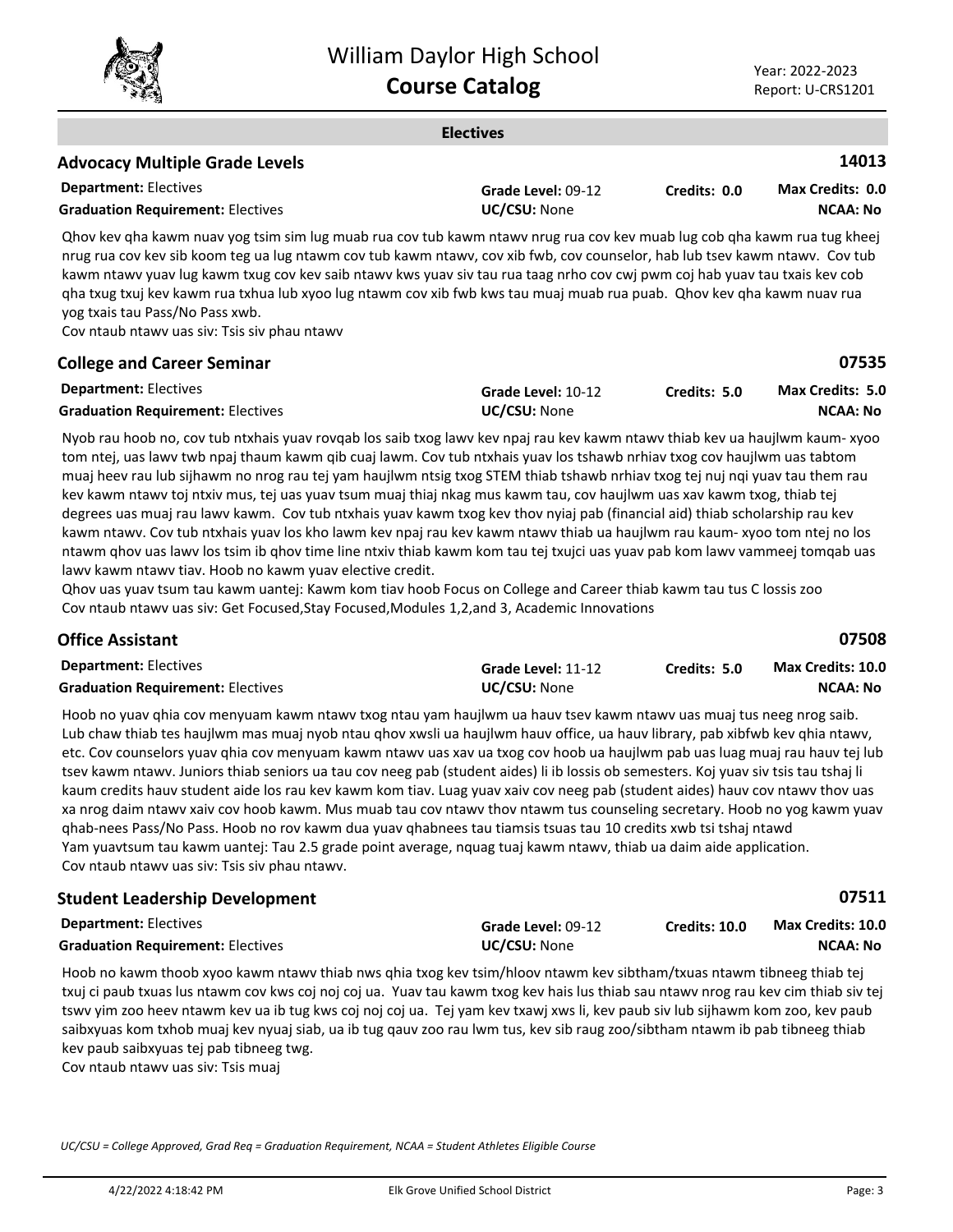| <b>Study Skills</b>                                                                                                                                                                                                                                                                                                                                                                                                                                                                                                                                                                                                                                                                                                                                                                                                                                                                                                                                                                                                                                                                                                                                                |                                    |              | 07552                                       |
|--------------------------------------------------------------------------------------------------------------------------------------------------------------------------------------------------------------------------------------------------------------------------------------------------------------------------------------------------------------------------------------------------------------------------------------------------------------------------------------------------------------------------------------------------------------------------------------------------------------------------------------------------------------------------------------------------------------------------------------------------------------------------------------------------------------------------------------------------------------------------------------------------------------------------------------------------------------------------------------------------------------------------------------------------------------------------------------------------------------------------------------------------------------------|------------------------------------|--------------|---------------------------------------------|
| <b>Department: Electives</b><br><b>Graduation Requirement: Electives</b>                                                                                                                                                                                                                                                                                                                                                                                                                                                                                                                                                                                                                                                                                                                                                                                                                                                                                                                                                                                                                                                                                           | Grade Level: 09-12<br>UC/CSU: None | Credits: 5.0 | Max Credits: 5.0<br><b>NCAA: No</b>         |
| Hoob kawm no yog tsim los qhia kom muaj thiab txhawb tau kev kawm ntawv thiab kawm tej txujci uas yuav pab txhawb tau kom<br>cov tub ntxhais yuav kawm tau ntawv zoo nyob rau lawv cov hoob kawm. Yuav qhia kom paub tswj sijhawm thiab tej ntaub ntawv<br>kawm, kom paub cov txujci rau kev sau ntawv (note taking), kev npaj rau kev xeem ntawv, thiab kom paub xeem ntawv.<br>Cov ntaub ntawv uas siv: Tsis muaj                                                                                                                                                                                                                                                                                                                                                                                                                                                                                                                                                                                                                                                                                                                                                |                                    |              |                                             |
| <b>Teacher Assistant</b>                                                                                                                                                                                                                                                                                                                                                                                                                                                                                                                                                                                                                                                                                                                                                                                                                                                                                                                                                                                                                                                                                                                                           |                                    |              | 07509                                       |
| <b>Department: Electives</b><br><b>Graduation Requirement: Electives</b>                                                                                                                                                                                                                                                                                                                                                                                                                                                                                                                                                                                                                                                                                                                                                                                                                                                                                                                                                                                                                                                                                           | Grade Level: 11-12<br>UC/CSU: None | Credits: 5.0 | <b>Max Credits: 10.0</b><br><b>NCAA: No</b> |
| Qhov kev qha kawm nuav yog ua lug qha rua cov tub kawm ntawv kom paub ua ntau yaam kws yog tau muab lug ntawm ib tug xib<br>fwb lug kws muaj dlaim ntawv pov thawj lug ua tug saib. Cov juniors hab cov seniors los yeej ua tau ib tug xib fwb tug paab cuam<br>tau le ib los yog ob semesters; tabsis, yuav tsi pub kom muaj ntau tshaaj le 10 credits lug ntawm ghov kev gha kawm nuav kws<br>yuav muab siv moog rua ghov kev kawm tav (graduation). Cov tub paab cuam rua cov xib fwb los yuav tau raug xaiv lug ntawm<br>cov tub kawm ntawv twg kws tau muab dlaim ntawv sau npe nrug rua cov hoob xaiv kawm kws tau xaiv ua taag lawm. Thov moog<br>ntsib cov counselors ntawm puab lub department yog xaav paub ntau ntxiv txug cov lug tshaaj tawm qha sau npe nuav. Qhov kev<br>qha kawm nuav rua yog tau txais qhab nees xws le Pass/No Pass nkaus xwb. Lub hoob qha kawm nuav los yeej pub rov qaab<br>kawm dlua kom tau txais qhab nees txug le 10 credits.<br>Yaam Kws Yuav Tsum Tau Muaj Ua Ntej: 2.5 GPA, tuaj kawm ntawv txhua nub, hab muab dlaim ntawv sau npe lug ua tug paab<br>cuam ua kom tav<br>Cov ntaub ntawv uas siv: Tsis siv phau ntawv |                                    |              |                                             |
| <b>Wood Shop</b>                                                                                                                                                                                                                                                                                                                                                                                                                                                                                                                                                                                                                                                                                                                                                                                                                                                                                                                                                                                                                                                                                                                                                   |                                    |              | 07559                                       |

| <b>Department: Electives</b>             | Grade Level: 09-12  | Credits: 5.0 | <b>Max Credits: 5.0</b> |
|------------------------------------------|---------------------|--------------|-------------------------|
| <b>Graduation Requirement: Electives</b> | <b>UC/CSU: None</b> |              | NCAA: No                |

Hoob no cia rau cov tub ntxhais los mus kawm txua ntoo. Cov tub ntxhais yuav kawm kom paub txog kev siv tej khoom kom tsi txhob muaj teebmeem tsi hais siv tej ciaj uas xua tes ntswj lossis tej ciaj uas siv hluav taws xob thiab yuav ua tiav ntau yam project lub sijhawn uas kawm hoob no.

Cov ntaub ntawv uas siv: Tsis siv phau ntawv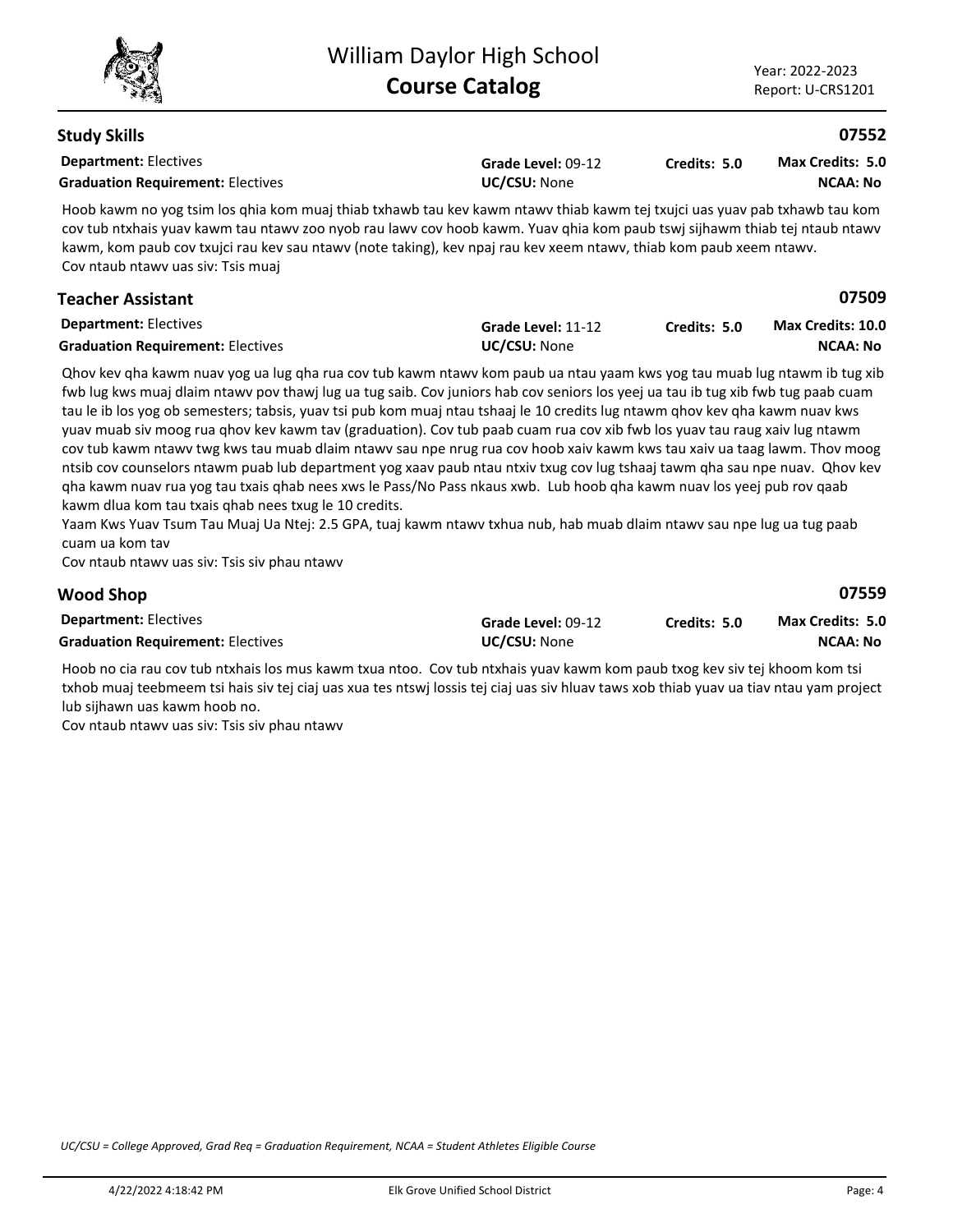

|                                                                                                                                                                                                                                                                                                                                                                                                                                                                                                                                                                                                                                                                                                                                                                                                                      | <b>English</b>                            |               |                                              |
|----------------------------------------------------------------------------------------------------------------------------------------------------------------------------------------------------------------------------------------------------------------------------------------------------------------------------------------------------------------------------------------------------------------------------------------------------------------------------------------------------------------------------------------------------------------------------------------------------------------------------------------------------------------------------------------------------------------------------------------------------------------------------------------------------------------------|-------------------------------------------|---------------|----------------------------------------------|
| English 10                                                                                                                                                                                                                                                                                                                                                                                                                                                                                                                                                                                                                                                                                                                                                                                                           |                                           |               | 02100                                        |
| Department: English<br><b>Graduation Requirement: English</b>                                                                                                                                                                                                                                                                                                                                                                                                                                                                                                                                                                                                                                                                                                                                                        | Grade Level: 10-12<br>UC/CSU: English (b) | Credits: 10.0 | <b>Max Credits: 10.0</b><br><b>NCAA: Yes</b> |
| Hoob no yog tsim los qhia txog kev nyeem ntawv, sau ntawv, mloog lus, thiab hais lus, nrog rau kev xav. Cov qauv qhia hauv hoob<br>no yuav yog qhia nyeem ntqawv thiab sau ntawv, kev siv lus, thiab paub cov ntsiab lus. Hoob no yuav qhia nyeem txog ntau yam<br>xwsli tej zaj dabneeg luv luv, tej phau novel, yeebyam, pajhuam, ntawv sau txog tej tus neeg, thiab tej zaj ntawv (essay). Thaum ua<br>tau, yuv muab hoob kawm kev siv lus no thiab hoob kawm keebkwm neeg ntiajteb rau qib I0th los kawm uake. Kev qhia sau<br>ntawv, feem ntau raws tej uas tau kawm hauv hoob no, yuav siv ntau tus qauv thiab sau ua tej zaj lus.<br>Cov ntaub ntawv uas siv: CA StudySync 10, McGraw-Hill Education                                                                                                          |                                           |               |                                              |
| English 11                                                                                                                                                                                                                                                                                                                                                                                                                                                                                                                                                                                                                                                                                                                                                                                                           |                                           |               | 02200                                        |
| <b>Department:</b> English<br><b>Graduation Requirement: English</b>                                                                                                                                                                                                                                                                                                                                                                                                                                                                                                                                                                                                                                                                                                                                                 | Grade Level: 11-12<br>UC/CSU: English (b) | Credits: 10.0 | <b>Max Credits: 10.0</b><br><b>NCAA: Yes</b> |
| Hoob no ghia txog txoj kev siv lus raws li ib tus gauv kev kawm uas hais txog cov neeg sau ntawv uas yog neeg Amelikas thiab<br>kawm txog Amelikas tej ntaub ntawv. Cov menyuam kawm ntawv yuav los tshuaj cov ntawv (uas tej zaum yuav muaj cov zaj<br>dabneeg luv luv, cov phau novel, yeebyam, pajhuam, cov zaj ntawv (essays) thiab cov ntawv sau txog tej tus neeg) raws li qhov<br>luag sau thiab/lossis nws keebkwm. Los ntawm txog kev koomtes rau cov kev nyeem ntawv, sau ntawv, hais lus ntawm ncauj, cov<br>menyuam kawm ntawy yuav paub ntau ntxiv txog cov neeg Amelikas txoj kev coj noj coj ua thiab tej ntaub ntawy. Hoob no yuav<br>npaj cov menyuam kawm ntawv rau kev nyeem ntawv thiab xav thiab kev sau ntawv hauv college.<br>Cov ntaub ntawv uas siv: CA StudySync 11, McGraw-Hill Education |                                           |               |                                              |
| <b>Englich</b> 12                                                                                                                                                                                                                                                                                                                                                                                                                                                                                                                                                                                                                                                                                                                                                                                                    |                                           |               | nssuu                                        |

| English 12                             |                            |               | 02300                    |
|----------------------------------------|----------------------------|---------------|--------------------------|
| <b>Department:</b> English             | Grade Level: 12            | Credits: 10.0 | <b>Max Credits: 10.0</b> |
| <b>Graduation Requirement: English</b> | <b>UC/CSU:</b> English (b) |               | <b>NCAA: Yes</b>         |

Hoob no qhia txog txoj kev siv lus raws li ib tus qauv kev kawm uas yog tsim los pab thiab npaj cov kawm xyoo plaub (seniors) uas tseem muaj kev tu-ncua rau qee yam txoj kev hloov hauv high school mus kawm college thiab/lossis ua haujlwm. Cov menyuam kawm ntawv yuav los kawm txog qee yam hauv cov ntaub ntawv ntawv cov neeg thoob qabntuj raws li qhov luag sau thiab/lossis nws keebkwm kom lawv paub txog lwm haivneeg txoj kev coj noj coj ua. Cov kev sau ntawv hauv hoob tseem yuav sau txog lwm yam kev kawm (interdisciplinary) thiab. Hoob no yuav npaj cov menyuam kawm ntawv rau kev nyeem ntawv thiab xav thiab kev sau ntawv hauv college.

Cov ntaub ntawv uas siv: CA StudySync 12, McGraw-Hill Education

| English 9                              |                            |                      | 02000                    |
|----------------------------------------|----------------------------|----------------------|--------------------------|
| <b>Department:</b> English             | Grade Level: 09-12         | <b>Credits: 10.0</b> | <b>Max Credits: 10.0</b> |
| <b>Graduation Requirement: English</b> | <b>UC/CSU:</b> English (b) |                      | NCAA: Yes                |

Hoob no yog tsim los qhia txog lub xeev cov qauv kev kawm rau kev nyeem ntawv, sau ntawv, mloog lus, thiab hais lus uas yog siv Askiv/kev siv lus, nrog rau kev xav. Nws yuav qhia txog kev mus xyuas lwm yam, kev kawm thiab kev xeem, sau ntawv, nyeem ntawv, kev siv lus, paub cov ntsiab lus. Hoob no yuav qhia nyeem txog ntau yam xwsli tej zaj dabneeg luv luv, tej phau novel, yeebyam, pajhuam, ntawv sau txog tej tus neeg, thiab tej zaj ntawv (essay). Kev qhia sau ntawv, feem ntau raws tej uas tau kawm hauv hoob no, yuav siv ntau tus qauv thiab sau ua tej zaj lus.

Cov ntaub ntawv uas siv: CA StudySync 9, McGraw-Hill Education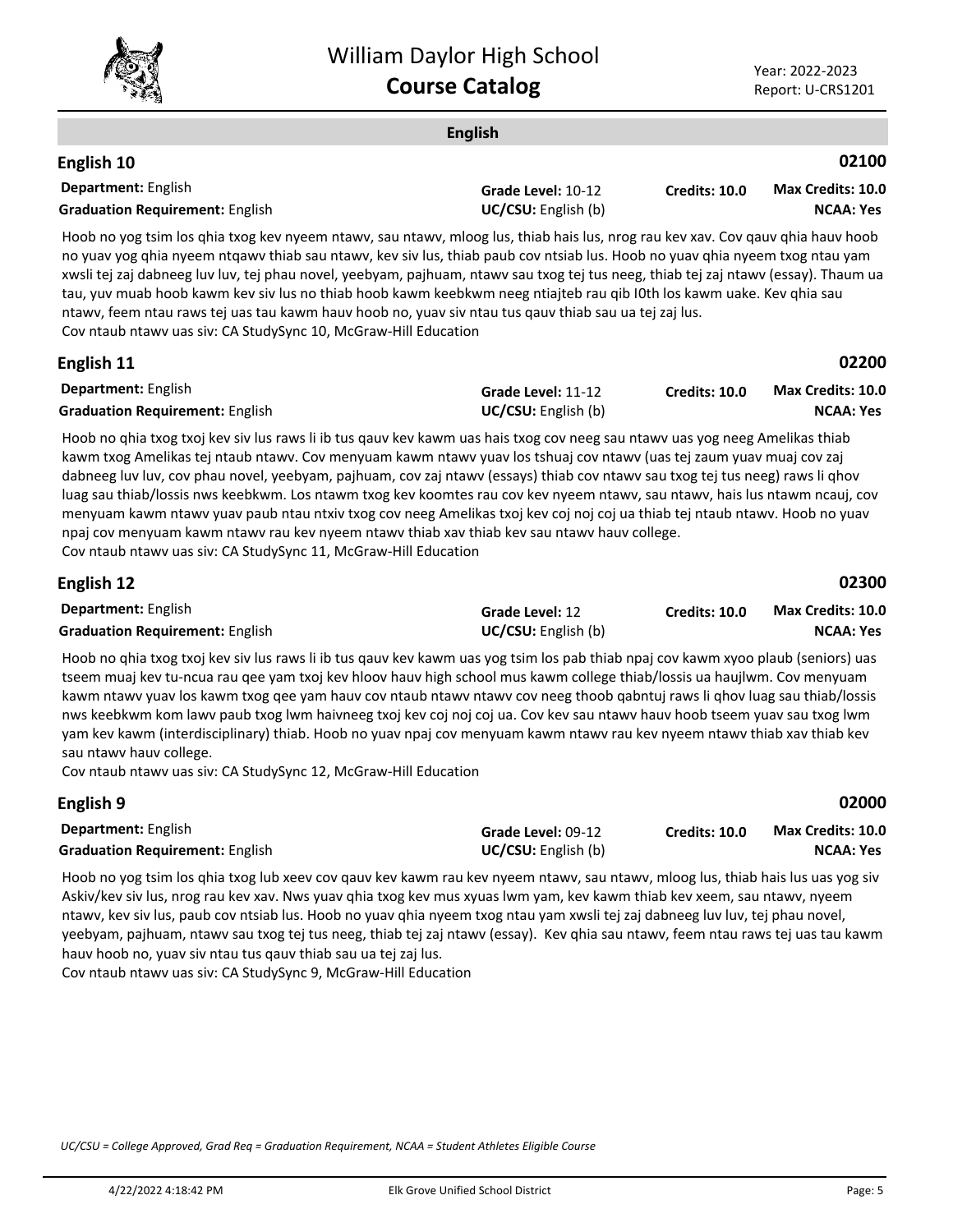### **Public Speaking I**

**Department:** English **Graduation Requirement:** Electives **Constanting Constanting Constanting Constanting Constanting Constanting Constanting Constanting Constanting Constanting Constanting Constanting Constanting Constanting Constanting Const Graduation Requirement:** Speech Proficiency

**Grade Level:** 09-12 **Credits: 5.0**

**NCAA: Yes Max Credits: 5.0**

**02641**

Hoob tuamyeem kawm ib-semester no yog tsim los rau cov menyuam kawm ntawv uas xav kom tuskheej muaj cuabkav thiab muaj peevxwm hais tau lus zoo timntsej timmuag ntawm tej pab tibneeg coob coob. Tej uas yuav kawm txog hauv hoob no yog tej yam kev hais lus, xwsli xyaum hais txog yam yus tau ntsib, hais ua qauv, hais qhia, hais haub, thiab hais tamsid, nrog rau kev hais piav qhia, hais lus txhais txog tej zaj dabneeg thiab/lossis pajhuam, tej uas yus hnov, thiab sib cam txog tej yam dabtsi. Dua li, cov menyuam kawm ntawv tseem yuav los sib koom ua projects uas yog kev tshaj tawm txog ib yam khoom, kev nug thiab teb

(interview), sib tham txog kev daws teebmeem, thiab sau txog ib qhov hais tawm hauv TV. Qee zaum cov menyuam kawm ntawv tseem yuav raug thaij duab hais lus (videotape, thiab siv qhov ntawd los kho lawv cov kev hais lus thiab txhawb kom lawv dhau los ua ib cov tibneeg uas hais tau lus zoo tshaj qub. Hoob no suav tau ua lub District ib hoob Cov ntaub ntawv uas siv: Tsis siv phau ntawv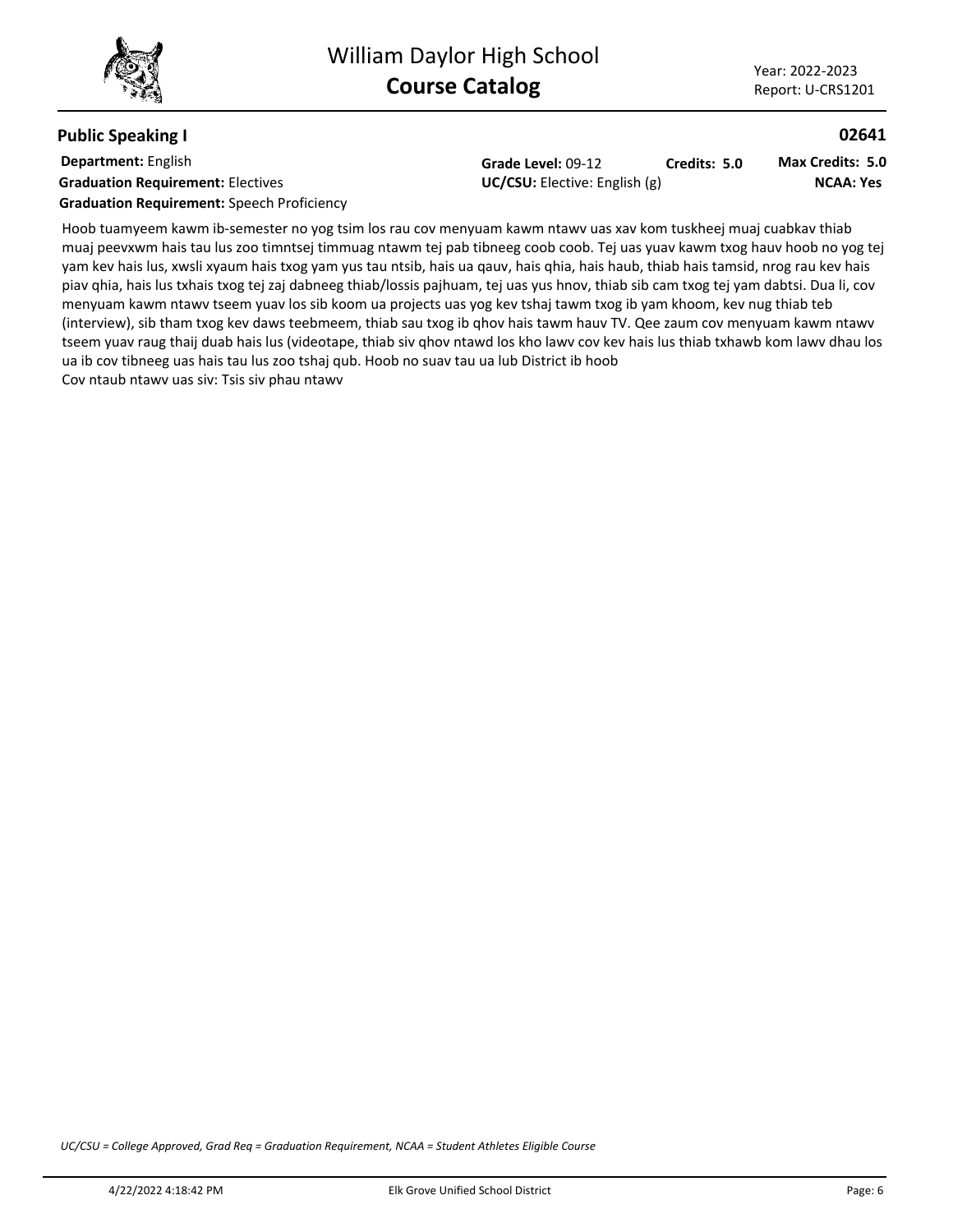

|                                       | <b>Health</b>      |              |                         |
|---------------------------------------|--------------------|--------------|-------------------------|
| <b>Health</b>                         |                    |              | 15000                   |
| <b>Department: Health</b>             | Grade Level: 09-12 | Credits: 5.0 | <b>Max Credits: 5.0</b> |
| <b>Graduation Requirement: Health</b> | UC/CSU: None       |              | <b>NCAA: No</b>         |
|                                       |                    |              |                         |

Hoob kawm no yuav kawm txog kev txhawb kom muaj kev noj qab haus huv, tiv thaiv kom txhob muaj mob, thiab yuav ua licas thiaj yuav txo tau tej no. Cov ntsiab lus yuav kawm tej zaum yuav hais txog kev tiv thaiv rau kev haus yeeb haus tsuaj, kawm kom paub txog kev tiv thaiv rau kev pw ua niamtxiv, kawm kom paub txog kev tiv thaiv rau kev muag cev, kev noj zaub mov zoo, first aid, thiab kev qhia txog kev nias lub plawv kom rov qab ua haujlwm, muaj kev kawm txog kev tawm dagzog, kom paub tu tus kheej kom huv, kom tsi txhob muaj kev nyuaj siab/ muaj peevxwm ua tau ntawm tus kheej, thiab qhia txog cov haujlwm rau kev khomob.

Cov ntaub ntawv uas siv: Glencoe Health, McGraw-Hill, Copyright 2022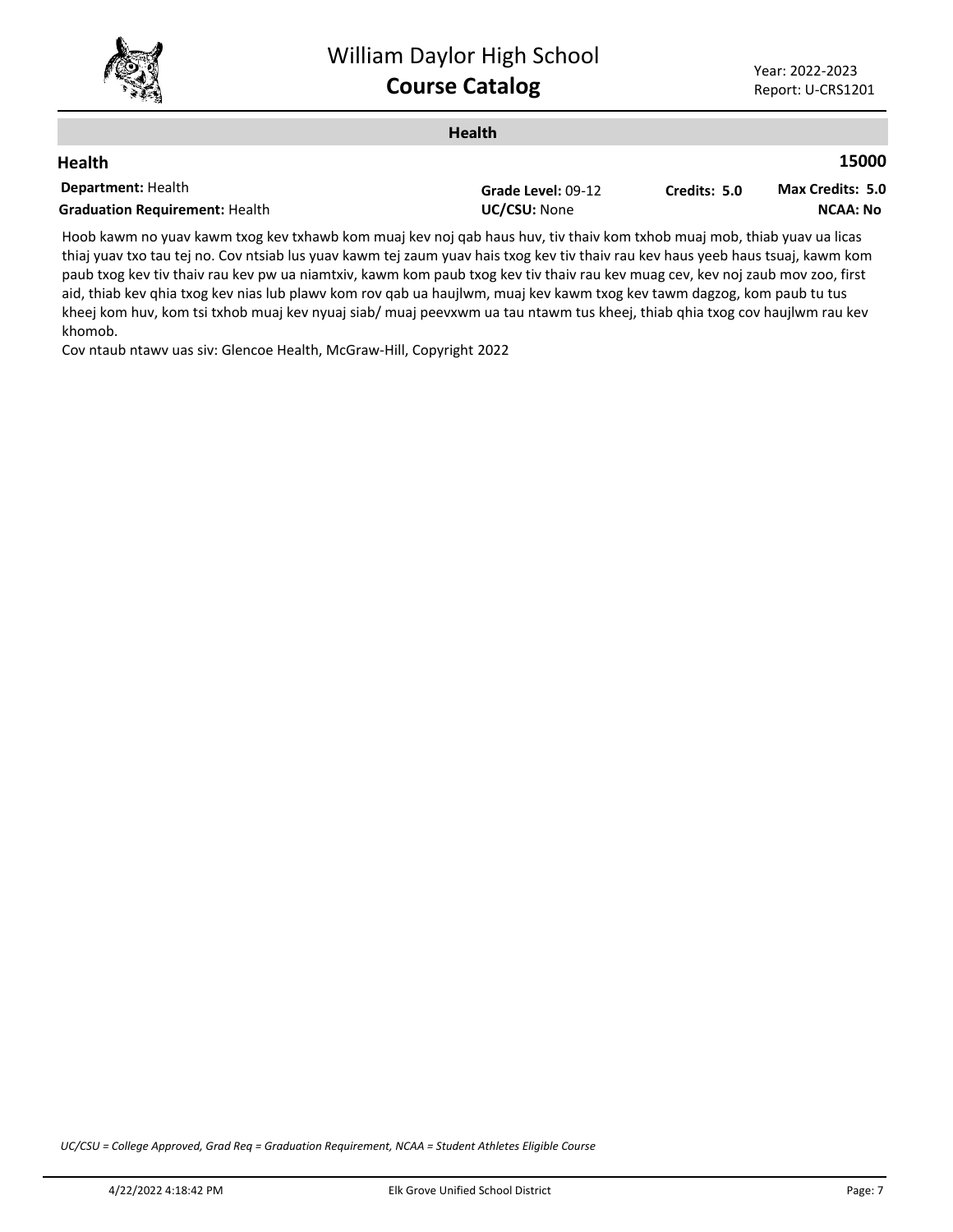

**01310**

**01420**

**01210**

### **History/Social Science**

|  | <b>American Government</b> |
|--|----------------------------|
|--|----------------------------|

| <b>Department: History/Social Science</b>          | Grade Level: 12               | Credits: 5.0 | <b>Max Credits: 5.0</b> |
|----------------------------------------------------|-------------------------------|--------------|-------------------------|
| <b>Graduation Requirement:</b> American Government | <b>UC/CSU:</b> US History (a) |              | NCAA: Yes               |

Hoob no yog tsim los npaj cov menyuam kawm ntawv kom paub txog lawv cov cai thiab tej uas lawv yuavtsum tau ua uas yog ib feem hauv kev kawm kom tiav. Yuav kom ua tau li no, lawv yuav kawm txog ntau phab thiab ntau lub koomhaum hauv peb tej tseemfwv, hauv nroog mus txog hauv lub tebchaws. Yuav kawm txog cov koomhaum tuav txoj cai, kev saib txhua tus tib yam, lub ERA, thiab txoj kev tswj thiab hasi plaub ntug. Yuav caw cov neeg sab nraud tuaj qhia cov menyuam kawm ntawv kom lawv totaub txog tej yam xwmtxheej loj uas los cuamtshuam txog kev tswjfwm niajhnub nimno thiab tej kev uas cov nomtswv siv los txiavtxim siab rau tej yam.

Cov ntaub ntawv uas siv: Impact California Social Studies: Principles of American Democracy, Copyright 2019, McGraw-Hill Education

| <b>Department: History/Social Science</b> | Grade Level: 12                                     | Credits: 5.0 | <b>Max Credits: 5.0</b> |
|-------------------------------------------|-----------------------------------------------------|--------------|-------------------------|
| <b>Graduation Requirement: Economics</b>  | <b>UC/CSU:</b> Elective: History/Social Science (g) |              | NCAA: Yes               |

Hoob no qhia kom paub cov qauv txog txhua yam kev lagluam (basic principles of all economic systems) uas yuav qhia tshwjxeeb txog kev yuav thiab muag khoom (market-based system). Hoob no yog ib hoob uas yuavtsum tau kawm thiaj tiav. Tej yam tshwjxeeb uas yuav kawm txog yog cov qauv rau kev txiavtxim siab, muaj khoom tsawg (scarcity), yog sijhawm zoo (opportunity), tus nqi thiab cov qauv txog cov khoom uas muaj thiab neeg txoj kev xav yuav (supply and demand). Yuav los tsomxam txog cov qauv no raws li kev saib ntawm ib tus tibneeg, ib lub tebchaws thiab ntau lub tebchaws mus. Hoob no yog tsim los qhia kom cov menyuam kawm ntawv txawj los tsomxam txog lawv tuskheej txoj kev txiavtxim siab nrog kev los tshuaj txoj kev txiavtxim siab ntawm ib lub tuamtxhab kev lagluam (firm), lossis hauv lub tebhaws.

Cov ntaub ntawv uas siv: Impact California Social Studies: Principles of Economics, Copyright 2019, McGraw-Hill Education

**Economics**

| <b>Department: History/Social Science</b> | Grade Level: 11-12            | <b>Credits: 10.0</b> | <b>Max Credits: 10.0</b> |
|-------------------------------------------|-------------------------------|----------------------|--------------------------|
| Graduation Requirement: US History        | <b>UC/CSU:</b> US History (a) |                      | <b>NCAA: Yes</b>         |

Hoob no yog qhia ntau txog keebkwm Amelikas hauv tiam vammeej, raws li tus qauv hauv lub xeev (the state framework). Hoob no yog ib hoob social science rau cov kawm qib 11th. Hoob no yuav pib los ntawm kev rov los xyuas cov keebkwm hauv lub Tebchaws Amelikas suav txij thaum pib lub twbchaws no los txog thaum pib hauv tiam 20th. Thawj ntu yog rov mus xyuas tej uas twb tau kawm tas los lawm. Lub homphiaj ntawm hoob no yog los kawm txog Amelikas tiam I900 los rau tiam tamsim no. Cov menyuam kawm ntawv yuav los koomtes rau kev tshuaj txog: tiam Pib Vammeej (the Progressive Era), tiam Jazz Age, cov tsovrog ntiajteb thiab kev sibtw ua riam-phom, kev poob kev lagluam loj, kev sawv tuav txoj cai, Watergate, thiab Amelikas niajhnub nimno. Yuav los kawm tob txog cov xwmtxheej loj thiab tej ntu uas muaj xwmtxheej yav tas los, ntu uas los kawm thiab paub txog ntau yam kev coj noj coj ua, kev lees paub txog qhov zoo thiab qhov phem, tibneeg txoj cai, thiab tej uas neeg feem coob suav tias tseemceeb hauv keebkwm neeg Amelikas, thiab muab tej yam loj uas tshwmsim hauv keebkwm los piv rau tej uas tshwmsim rau tiam no. Yuav siv tej ntaub ntawv, suab nkauj, tej khoom tsim tseg, kev nyeem ntawv, videos, kev xyaum ua thiab lwm yam kev ua los txhawb yam kev kawm no.

Cov ntaub ntawv uas siv: Impact California Social Studies: United States History & Geography, Continuity and Change, Copyright 2019, McGraw-Hill Education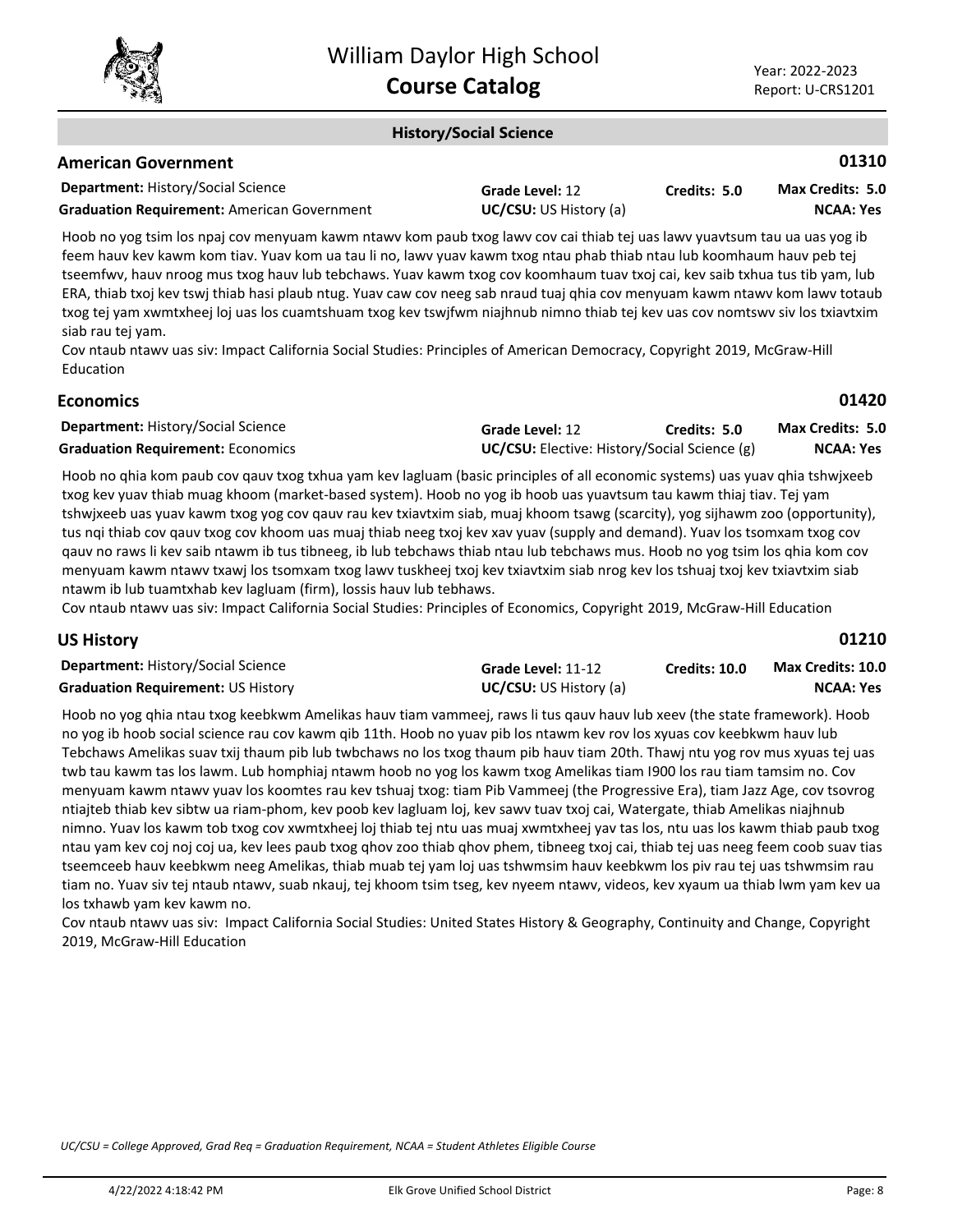### **World Geography**

**Department:** History/Social Science **Grade Level:** 09-12 **Graduation Requirement:** Geography **UC/CSU:** World History (a) **Credits: 5.0 NCAA: Yes Max Credits: 5.0**

Hoob no qhia cov tub ntxhais hluas txog tej toj roob hauv pes nyob thoob lub ntiaj teb thiab yuav pab lawv nraug zoo txog tej yam teeb meem tshwm sim niaj hnub no, uas pauv lub ntiaj teb ceev heev. Lub ntiaj teb cov teeb meem muaj xws li, kev ua lagluam thoob ntiaj teb (world trade), teeb meem rau cov teb chaws uas tseem tab tom hloov zuj zus (developing nations), kev tsim nroog loj (urbanization), kev muaj khoom qias los yog pa phem (environmental pollution), thiab kev pab txuag ntiaj teb tej khoom siv resources. Cov tub/ntxhais yuav kawm tej txuj ci yooj yim ntawm geography. Muaj xws li kev nyeem daim ntawv qhia kev thiab paub cov npe, mus rau kev cim cov duab charts thiab diagrams. Thaum tus tub/ntxhais paub ntua dua txog lub ntiaj teb lawm, nws yuav pib pom nws lub luag haujlwm ua ib tug pej xeem nyob rau hauv lub ntiaj teb no.

Cov ntaub ntawv uas siv: World Geography & Cultures, Glencoe

### **World History**

**01110**

**01010**

| <b>Department: History/Social Science</b>    | Grade Level: 10-12               | Credits: 10.0 | <b>Max Credits: 10.0</b> |
|----------------------------------------------|----------------------------------|---------------|--------------------------|
| <b>Graduation Requirement: World History</b> | <b>UC/CSU:</b> World History (a) |               | NCAA: Yes                |

Hoob no yuav qhia txog qhov uas tej xwmtxheej uas tshwmsim yav tas los thiab yuav tshwmsim los yav tomntej yuav hloov peb lub neej. Hauv hoob World History, cov menyuam kawm ntawv yuav pom tias cov tibneeg thiab ntau haivneeg hauv lub ntiajteb no vamkhom lwm haivneeg los pab yus txoj kev ua neej. Cov menyuam kawm ntawv yuav los kawm txog tej yam loj uas tau hloov peb lub ntuj txij tiam ib txhiab yim pua los txog tamsim no. Yuav siv ntaub ntawv los qhia txog tibneeg lub neej thiab sijhawm thiab qhia tias yog vim licas lub ntiajteb ho hloov los zoo li no lawm.

Cov ntaub ntawv uas siv: Impact California Social Studies: World History, Culture and Geography, Copyright 2019, McGraw-Hill Education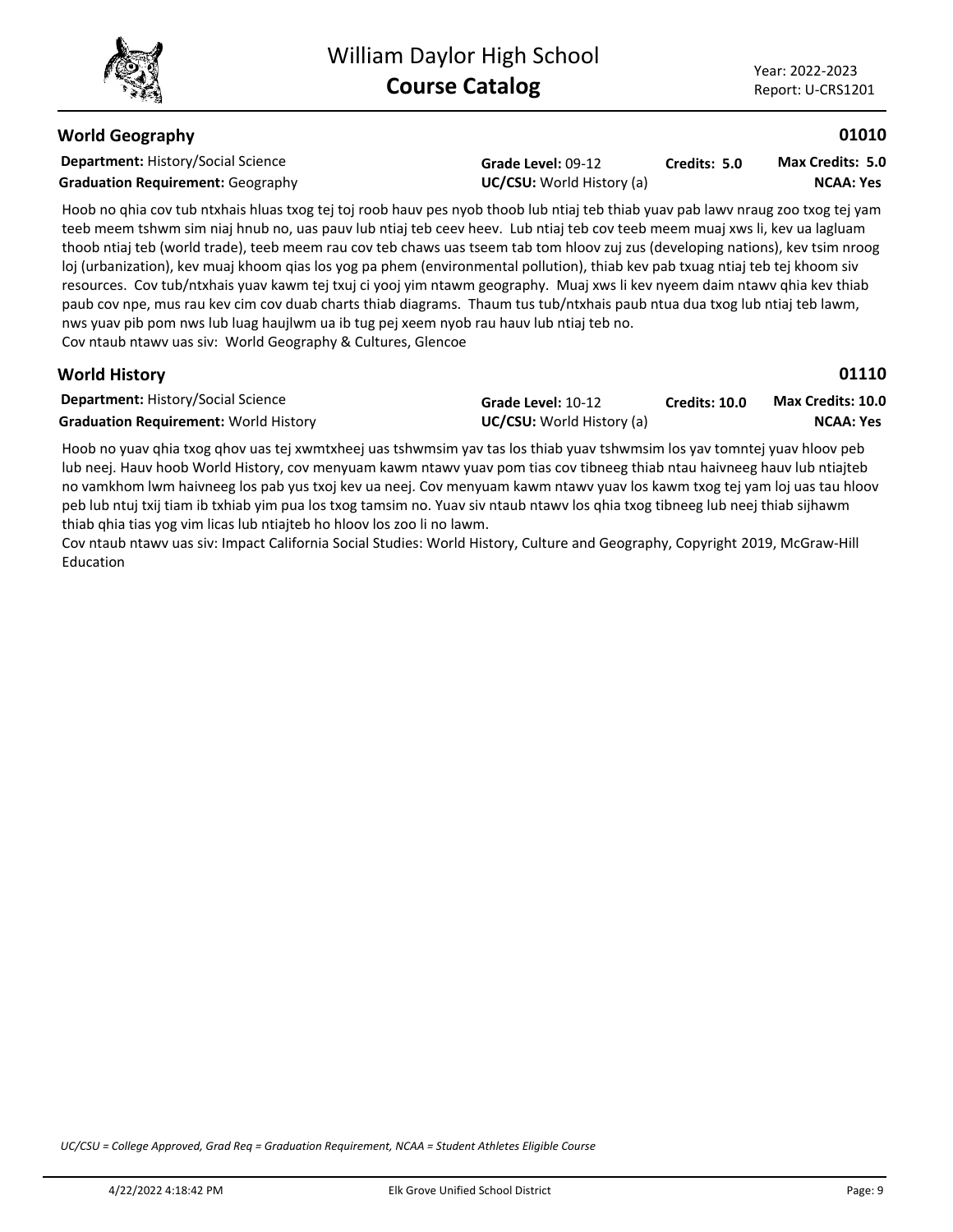

**03019**

**03015**

#### **Mathematics**

### **Applied Mathematics**

**Mathematics I**

| .                                          |                                  |                      |                   |
|--------------------------------------------|----------------------------------|----------------------|-------------------|
| <b>Department:</b> Mathematics             | <b>Grade Level: 09-12</b>        | <b>Credits: 10.0</b> | Max Credits: 10.0 |
| <b>Graduation Requirement: Mathematics</b> | <b>UC/CSU:</b> Mathematics I (c) |                      | <b>NCAA: No</b>   |

Hoob no yog npaj rau kev mus kawm college thiab yuav kawm li ib lub xyoo uas yog kawm txhawb rau cov qauv rau hoob Lej I thiab qhia cov qauv tseemceeb rau hoob Lej II. Hoob no tsim los rau cov tub ntxhais uas xav kawm kom paub zoo ntxiv txog lej uantej mus kawm rau hoob Lej II, hoob no qhia meej txog kev kawm txuas ntxiv rau cov qauv rau kev kawm xyaum ua lej thiab cov qauv rau kev kawm ntawv los ntawm kev ua lej thiab ua tej yam project. Hoob no qhia cov tub ntxhais txog tej uas tseemceeb rau kev siv lej lub sijhawm uas lawv siv lej mus rau ntau yam xws li kev sojntsuam thiab kev kos duab. Hoob kawm no ncav cuag lub District kev samfwm kom yuav tsum kawm thiaj kawm ntawv tiav thiab yeej siv tau cov elective qhabnees mus rau UC thiab CSU. Qhov yuav tsum tau kawm uantej: Mathematics I

Cov ntaub ntawv uas siv: EGUSD Printed APPLIED MATH Materials

| .                                            |                                   |               | ------                   |
|----------------------------------------------|-----------------------------------|---------------|--------------------------|
| <b>Department:</b> Mathematics               | Grade Level: 08-12                | Credits: 10.0 | <b>Max Credits: 10.0</b> |
| <b>Graduation Requirement: Mathematics I</b> | <b>UC/CSU:</b> Mathematics $I(c)$ |               | NCAA: Yes                |

Hoob no yog thawj hoob ntawm (3) hoob uas kawm txog: Lej thiab Quantity, Algebra, function, Geometry, thiab Statistics thiab Probability. Cov kev kawm rau kev daws teebmeem, cov qauv, thiab technology no yog yuav siv los pab ntxiv mus rau yim yam qauv uas kawm thiab kev xyaum ua lej, uas yuav pab kom muaj kev totaub txog ob peb yam kev kawm. Mathematics 1 cov ntsias lus yog kawm txog kev siv function rau elements, tables, graphs, thiab equation; kev uas muab sis piv qhov zoo tibyam thiab qhov txawv thiab kev txiavtxim siab uas siv Algebraic models; proving Geometric theorems about two-dimensional figures; thiab modeling uas siv mathematical probability. Kev siv technology yuav siv los pib qhia thiab kom kawm tau mus rau txhua qhov uas yuav kawm.

Cov ntaub ntawv uas siv: Integrated Mathematics I, Houghton-Mifflin Harcourt

| <b>Mathematics I A</b>                   |                                          |                      | 03012             |  |
|------------------------------------------|------------------------------------------|----------------------|-------------------|--|
| <b>Department:</b> Mathematics           | Grade Level: 09-12                       | <b>Credits: 10.0</b> | Max Credits: 10.0 |  |
| <b>Graduation Requirement: Electives</b> | <b>UC/CSU:</b> Elective: Mathematics (g) |                      | NCAA: Yes         |  |

Hoob no yog thawj hoob yuav tau kawm ntawm ob -hoob uas muab coj los kawm uake kom totaub zoo txog Number thiab Quantity, Algebra, Functions, Geometry, thiab Statistics. Kev uas muaj kawm uake nrog Mathematics I B, ob hoob no uake muaj sis npaug li kawm ob-xyoo nyob rau Mathematics I. Cov teebmeem nyob rau tej npab lej, cov qauv siv thiab techonology uas siv los qhia yuav pab tau kom txuas thiab totaub zoo txog cov Qauv rau Kev Xyaum Ua Lej, uas yog tsim kom muaj kev totaub los ntawm kev uas saib txog tej lej. Mathematic I A cov ntsiab lus qhia yog kawm kom paub cov kev sis txuas tau rau kev siv elements, tables, graphs, thiab equations; kom paub muab coj los sis piv thiab paub txiav txim siab txog kev siv cov qauv Algebraic, thiab ua qauv rau cov lej los ntawm kev siv mathematical probability. Tsi tas li ntawd xwb, tseem muaj cov kev kawm online thiab hauv hoob los pab rau tej kev tu ncua uas tsi totaub txog lej uas yuav tsum tau paub thiaj kawm tau zoo nyob rau Mathematics I A. Hoob kawm no tau tsib elective credits nyob rau thawj lub semester thiab tsib credits rau lej rau lub semester thib ob. Cov ntaub ntawv uas siv: Integrated Mathematics 1, Volume 1; Houghton Mifflin Harcourt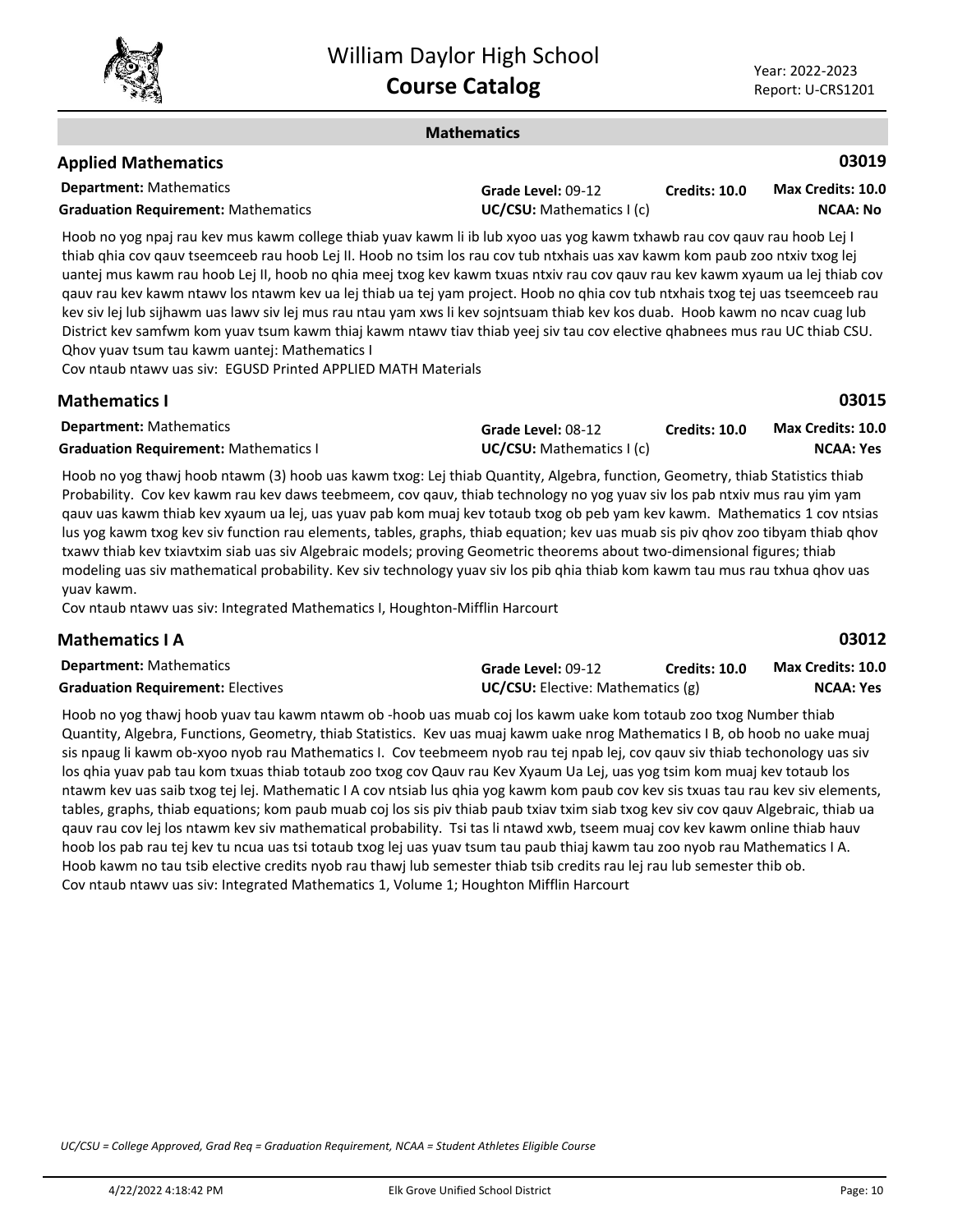**03013**

**03016**

**NCAA: No**

### **Mathematics I B**

**Department:** Mathematics

**Graduation Requirement:** Mathematics I **UC/CSU:** Mathematics I (c)

**Grade Level:** 09-12

**Credits: 10.0 NCAA: Yes Max Credits: 10.0**

Hoob kawm no yog hoob thib ob uas muab coj los kawm uake kom totaub zoo txog Number thiab Quantity, Algebra, Functions, Geometry, thiab Statistics. Kev uas muaj kawm uake nrog Mathematics I A, ob hoob no uake muaj sis npaug li kawm ob-xyoo nyob rau Mathematics I. Cov teebmeem nyob rau tej npab lej, cov qauv siv thiab techonology uas siv los qhia yuav pab tau kom txuas thiab totaub zoo txog cov Qauv rau Kev Xyaum Ua Lej, uas yog tsim kom muaj kev totaub los ntawm kev uas saib txog tej lej. Mathematic I B, A cov ntsiab lus ghia yog kawm kom paub txog exponential relationships, geometric transformation thiab congruence, the properties of lines, angles, and triangles, nrog rau kev kawm txog application rau cov properties no; thiab quadrilaterals thiab coordinate proof. Tsi tas li ntawd xwb, tseem muaj cov kev kawm online thiab hauv hoob los pab rau tej kev tu ncua uas tsi totaub txog lej uas yuav tsum tau paub thiaj kawm tau zoo nyob rau Mathematics I B. Hoob kawm no tau tsib elective credits nyob rau thawj lub semester thiab tsib credits rau lej rau lub semester thib ob thiab ncav cuag li lub district kev samfwm rau kev kawm ntawv tiav nyob rau lej thiab ncav cuag li UC thiab CSU qhov uas yuav tsum muaj rau lej. Qhov yuav tsum tau kawm uantej: Mathematics I A

Cov ntaub ntawv uas siv: Integrated Mathematics 1, Volume 2; Houghton Mifflin Harcourt

#### **Department:** Mathematics **Mathematics I Support Grade Level:** 09-12 **Graduation Requirement:** Electives **UC/CSU:** None **Credits: 10.0 Max Credits: 10.0**

Hoob no yog tsim rau cov tub ntxhais uas kawm Mathematics I uas kawm tsi tau zoo poob qis dua li nws qib kawm vim muaj kev tu ncua rau kev kawm. Kev kawm nyob rau hoob no yeej sis ncag tibyam li Mathematics I scope thiab yeej kawm ua ntu zus thiab cia kom cov tub ntxhais muaj sijhawm los mus kawm ntxiv cov qauv rau kev kawm ntawv uas tseemceeb rau kev kawm lej nyob rau hauv high school. Cov tub ntxhais yuav kawm ob qhov tibsi tsi hais online thiab hauv hoob kawm los txhawb rau kom paub cov qauv kawm ntawv rau Mathematic I nrog rau cov qauv uas twb kawm nyob rau cov qib kawm yav tas los. Hoob kawm no kawm tau 10 elective credits.

Hoob uas yuav tsum tau kawm uake nrog: Yog hoob Mathematic I

Cov ntaub ntawv siv los qhia: ST Math lossis IXL Math (digital / on-line curriculum)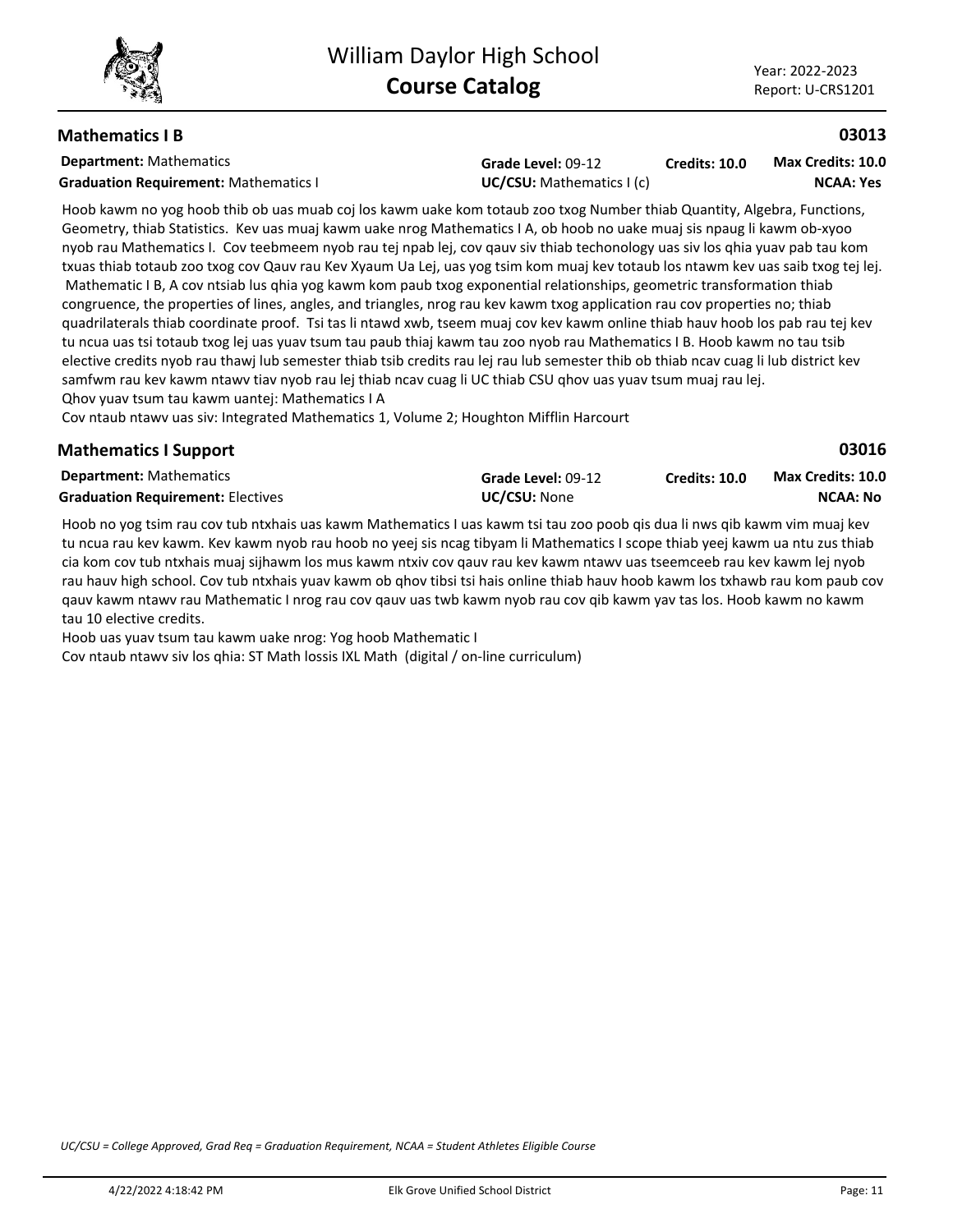

#### **Science**

### **Biology of the Living Earth**

| <b>Department:</b> Science                  | Grade Level: 09-12                    | <b>Credits: 10.0</b> | <b>Max Credits: 10.0</b> |
|---------------------------------------------|---------------------------------------|----------------------|--------------------------|
| <b>Graduation Requirement: Life Science</b> | <b>UC/CSU:</b> Biological Science (d) |                      | NCAA: Yes                |

Hoob kawm laboratory no qhia kom muaj kev totaub zoo thiaj kawm tau rau biological thiab earth sciences. Cov ntsiab lus yuav kawm yog ecosystem interactions thiab energy, keebkwm txog lub ntiajteb, evidence for evolution, inheritance of traits, structure thiab function, thiab ecosystem stability thiab zoo licas thaum huab cua hloov. Hoob kawm no tsim kom muaj ib cov qauv los ntawm kev uas nug txog tej yam, sojntsuam txog tej kev qhia (data), tsim thiab ua tej yam experiment thiab tsim kom muaj kev daws teebmeem rau tej uas niaj hnub nimno muaj.

Hoob kawm uake nrog rau: Kawm tiav lawm lossis tabtom kawm hoob Mathematics I lossis lwm hoob uas sis npaug li ntawd Cov ntaub ntawv siv los qhia: STEMscopes CA-NGSS-3D, The Living Earth

### **Physics of the Universe**

**04104**

| <b>Department:</b> Science                      | Grade Level: 10-12                  | Credits: 10.0 | <b>Max Credits: 10.0</b> |
|-------------------------------------------------|-------------------------------------|---------------|--------------------------|
| <b>Graduation Requirement: Physical Science</b> | <b>UC/CSU:</b> Physical Science (d) |               | NCAA: Yes                |

Hoob kawm laboratory no qhia txog qhov uas sis ze ntawm physics thiab lub ntiajteb. Nws qhia kom paub saib txog tej yam xwmtxheej uas tshwmsim loj nyob hauv lub ntiajteb, mus saib txog tej yam ntawd thiab muab cov kev qhia (data) txhais, tsim ib cov qauv, tshawb nrhiav txog kev sis ze ntawm tej graph thiab tej lej, thiab engineering thiab nrhiav kev daws tej teebmeem uas niaj hnub nimno muaj. Hoob kawm no muaj cov unites kawm txog motion and forces, energy conversions, waves thiab electromagnetic waves, nuclear processes, thiab stellar processes

Hoob kawm uake nrog: Completion of or enrollment in Mathematics I or equivalent

Cov ntaub ntawv siv los qhia: STEMscopes CA-NGSS-3D, Physics in the Universe